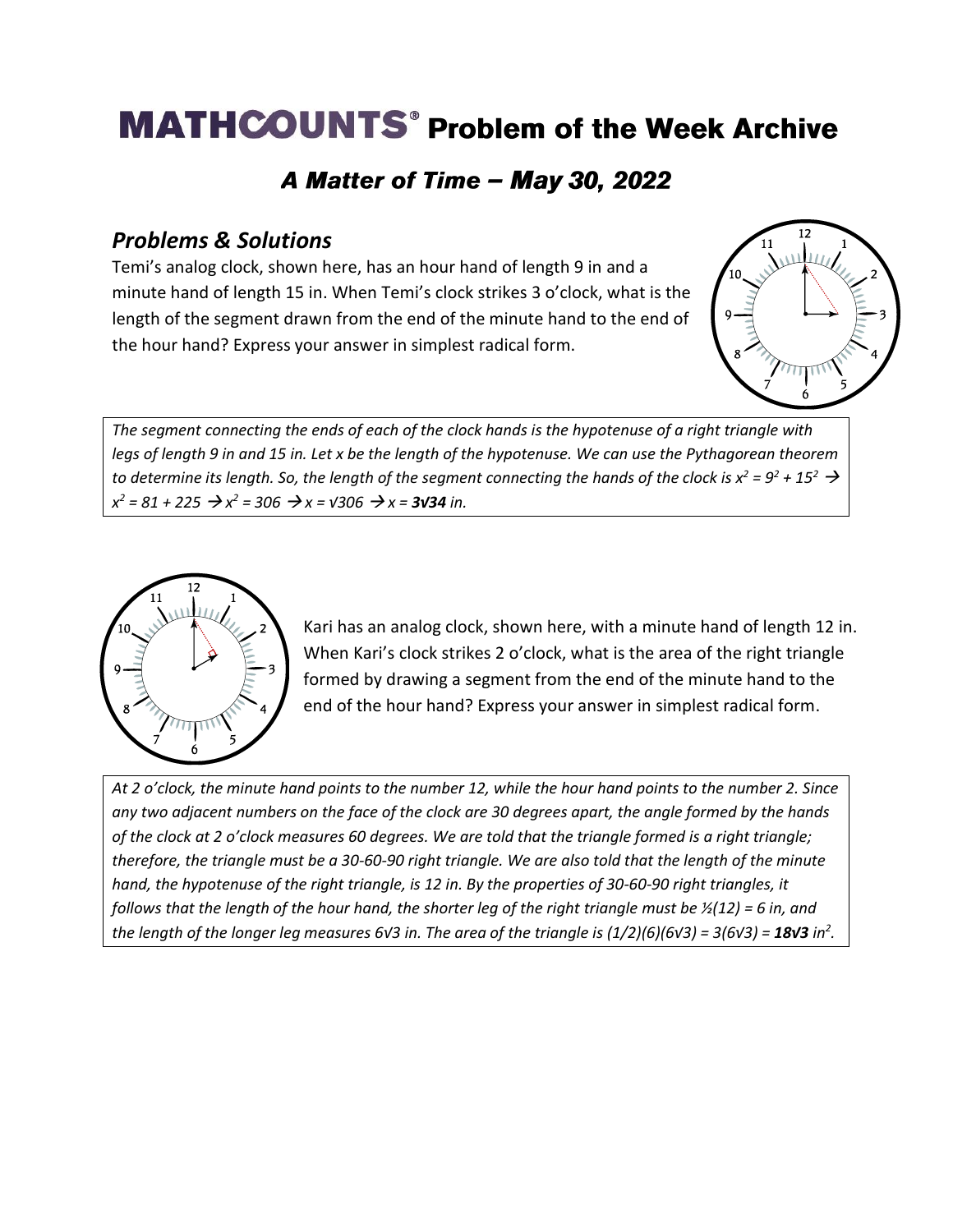Mitch practices playing the violin every evening for 1 hour and 45 minutes. What is the positive difference between the total degrees traveled by the minute hand and the total degrees traveled by the hour hand during Mitch's practice? Express your answer as a decimal to the nearest tenth.

*It takes 720 minutes for the hour hand of the clock to rotate completely around the clock a total of 360 degrees. That means the hour hand rotates at a rate of 360/720 = ½ degree per minute. One hour and 45 minutes is equal to 105 minutes, and in 105 minutes, the hour hand rotates a total of 105(1/2) = 52.5 degrees. It takes the minute hand 60 minutes to rotate complete around the clock a total of 360 degrees. That means the minute hand rotates at a rate of 360/60 = 6 degrees per minute. In 105 minutes, the minute hand rotates 105(6) = 630 degrees. The difference between the total degrees traveled by the minute hand and the total degrees traveled by the hour hand of the clock during Mitch's 1 hour and 45 minute practice is 630 – 52.5 = 577.5 degrees.*